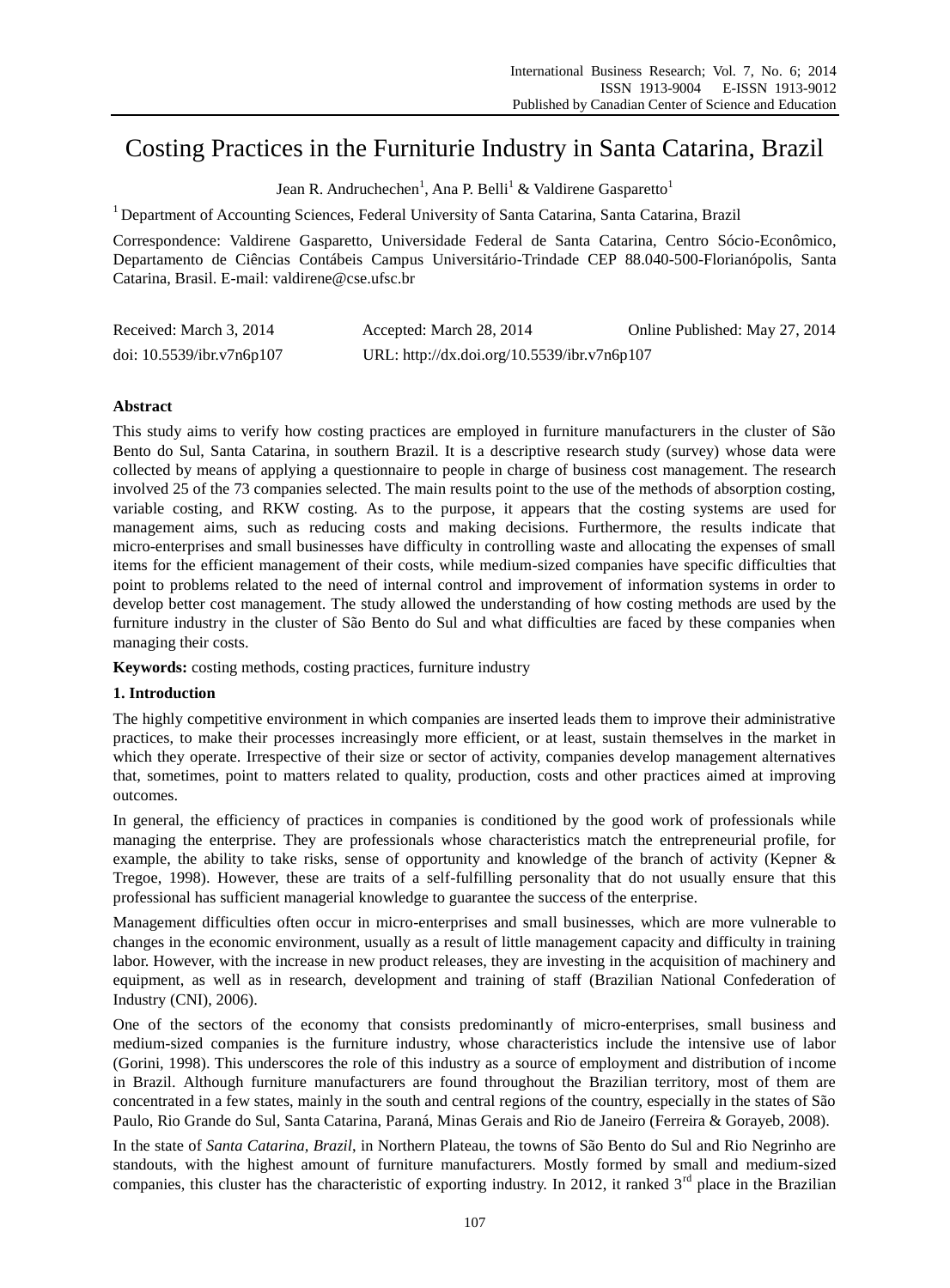ranking of furniture export (Industry Federation of Santa Catarina (FIESC), 2013). Coelho and Emerenciano (2009) add the neighboring town of Campo Alegre to the other two as a component of the furniture cluster of São Bento do Sul.

These enterprises have undergone profound changes in the first five years of the 1990s, when the trade liberalization of the Brazilian economy and the domestic recession pushed them for new strategies, such as re-engineering of labor, modernization of industrial plants and fowarding production to the foreign market (Pereira, 2009). Changes in operational structure, as a result of increased competitiveness and technological advancement, cause changes in the behavior of business costs, which should be understood by managers so that they can define organizational strategies better (Richartz & Borgert, 2013).

In this environment, Padoveze  $(2013, p. 9)$  highlights that cost accounting "is one of the best and most used business management tools" (our translation), and it is intended to support managers and business managers in making decisions based on controls of the reports provided, with standards, targets or budgets and other forms of estimation (Martins, 2010; Padoveze, 2013).

Thus, this study has been motivated by the socioeconomic representativeness of the furniture sector in the state of Santa Catarina, and the need for improved management techniques such as cost accounting. In this context, delimiting the scope of research, this study aimed to answer the following question: *How are costing practices used in the furniture industry in the cluster of São Bento do Sul, Santa Catarina, Brazil?*

The general objective of this research study is to check how the costing practices are used in the furniture industry in the cluster of São Bento do Sul, *Santa Catarina, Brazil*, and the specific objectives are to (i) identify the general characteristics of the companies, (ii) verify aspects that affect cost management, (iii) analyze how costs are controlled, (iv) identify which the costing methods are known and which ones are used by companies, and (v) determine what difficulties are faced by companies in cost management/control.

This study seeks to contribute to the academic environment by identifying the behavior of a group of companies in light of costing methodologies, as well as the need to study the furniture industry, which is relevant both economically and socially.

To meet the proposed objectives, this paper is divided into five sections. Section 2 makes a brief literature review on the issues underlying this research. Section 3 reports the methodology used to make the literature review, design the questionnaire and select the samples. Section 4 presents the analysis of results. Finally, Section 5 discusses the conclusions of the research, limitations and suggestions for future studies.

# **2. Literature Review**

This section presents a discussion on the issues that underpin the study: costing methods to support decision making of organizations and the contextualization of the Brazilian furniture industry, including characteristics and specificities of furniture manufacturers.

# *2.1 Costing Methods to Support Decision Making*

The choice of costing method that can be employed by companies to achieve the best results is a subject discussed by many proponents of the different existing costing methods (Esculier, 1997). This statement is also found in the study by Souza, Lisboa and Rocha (2003), which emphasized the evolution of Management Accounting, through the work of several researchers who have introduced specific and appropriate practices required for the management of companies.

This context lies in the fact that there is no model able meet all the needs of all companies equally (Kaplan, 1988), nor a system that can solve all problems faced by companies. For this reason, it is necessary to develop and improve them in order to meet management needs (Martins, 2010). An analysis has to be made of the specific needs and the characteristics of each company in terms of structure and costs, although the accounting models used for decision making are influenced by behavioral aspects, inspired by the everyday activities of professionals (Espejo, da Cruz, Costa, & Almeida, 2009). According to Bornia (2010), cost systems can help companies with cost control by pointing out problems and unforeseen situations as well as support the company's management in decision making. The way companies use costs for making decisions about pricing, cost reduction and the study of special costs, affect the definition of the type of information that should be generated by systems (Al-Omiri & Drury, 2007).

In this sense, Souza, Lisboa and Rocha (2003), when studying "management accounting practices adopted by Brazilian subsidiaries of multinational companies", considered that cost measurement can be performed by absorption costing, variable costing and activity based costing (ABC), while the analysis of the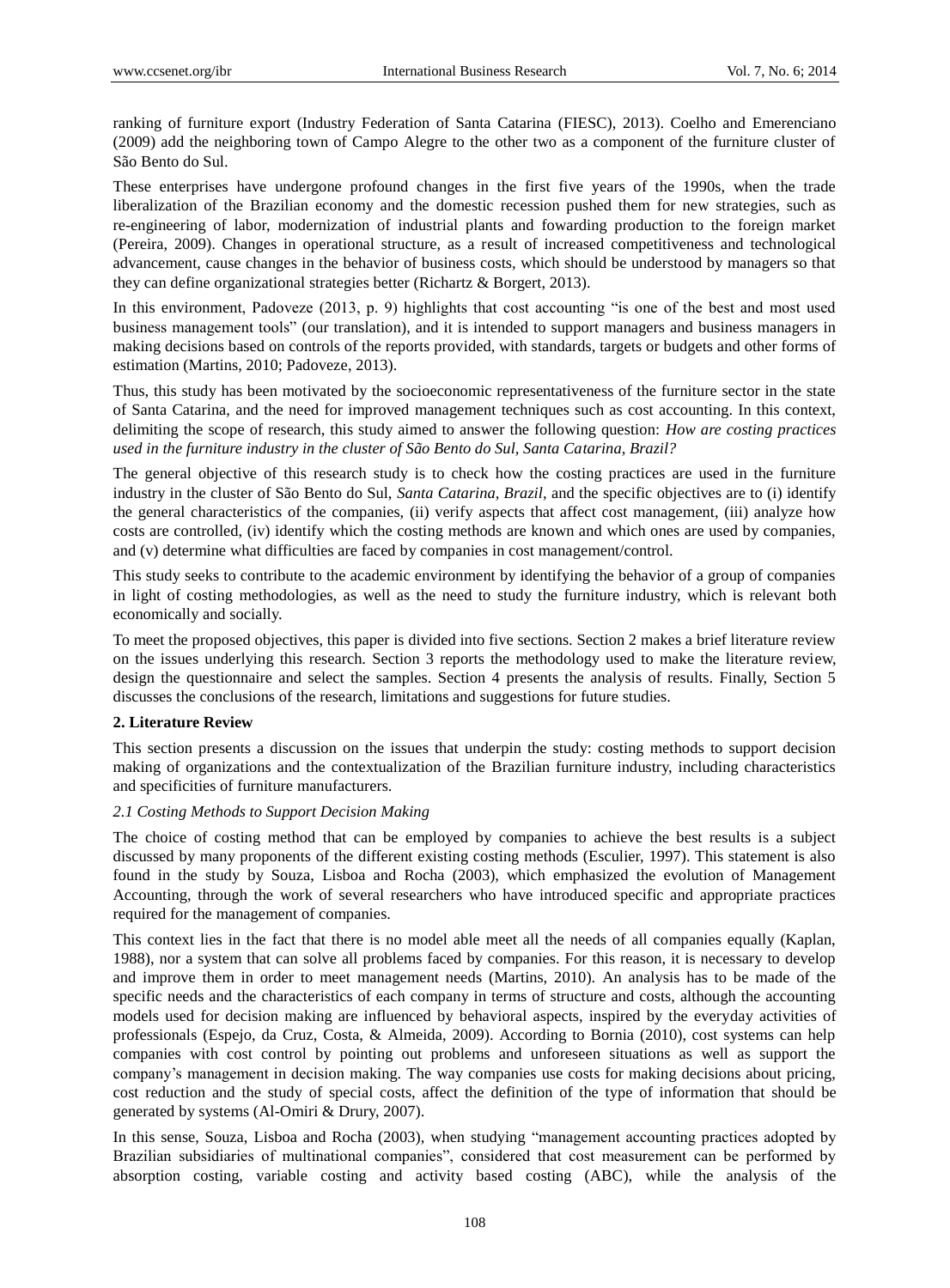cost-volume-profit ratio is best represented by the analysis of the equilibrium point, with the standard cost and the target cost used as tools for the prediction of possible or allowable costs. For Guerreiro, Cornachione Jr. and Soutes (2010), costing methods are tools of management accounting. They consider absorption costing, variable costing, standard costing and budget as traditional artifacts, and ABC, target costing, kaizen costing, just-in-time (JIT), Economic Value Added (EVA) and theory of constraints (TOC), as modern tools of management accounting.

In addition to the costing methodologies above mentioned, the literature reports more methodologies, such as RKW (*Reichskuratorium fur Wirtschaftlichtkeit*) "which consists in sharing not only production costs but also all company expenses, including financial expenses, among all products" (our translation) (Martins, 2010, p. 220), and the methodology of UEP-Unity of Effort Production, which is a modification of the GP method developed by Georges Perrin (Bornia, 2010), known in some countries is as UVA method-Unit Value Added (Levant & de La Villarmois, 2001) which is based on the creation and use of a homogeneous unit of measure of the resources invested in the company's production (Levant & de La Villarmois, 2001; Bornia, 2010; Martins, 2010).

In general, the literature contains studies that analyze the behavior of costs in certain sectors of the economy (Richartz & Borgert, 2013) and also studies that refer to practical application as a tool for planning, control, support for decision making, with the adaptation of costing systems with hybrid methodologies to deal with the specificities of each company (Borgert, Borba, & Silva, 2005). This contributes to understanding the need for studies about costing practices in different segments, sectors and company types.

## *2.2 Previous Research*

Two research studies, whose context is similar to that of the present study, verify the way costs are managed by companies. The first one refers to the costing practices in the hardwood component industry in North America, while the second checks the costing methods in different industries in the state of Santa Catarina. Andersch, Buehlmann, Wiedenbeck and Lawser (2011) conducted a study in 2010 about costing practices in the North American hardwood component industry. This research involved 74 companies in the United States of America and Canada. The results point to the traditional system of costing (absorption) as the most used by most companies (74%). As for purpose, the costing systems serve mainly to financial reports (59 respondents), tax purposes and inventory valuation (47 each) and for calculation of product costing (41 respondents), less than half of population uses costing systems for operational information (23 companies) and the minority for strategic information. Also, there is a deficiency in the following aspects: operationalization, availability date, accurate and useful information for management purposes, and customization.

Coronetti, Beuren and Sousa (2012) investigated the costing methods used by 35 of the 250 largest industries in the state of Santa Catarina in terms of number of employees, as reported by FIESC (2013). The results showed that the method of absorption costing is the most used (24 companies), either solely or jointly with another costing method. The results also showed that respondents take into consideration "the best calculation of product costs" and "provision of more relevant information for decision making" when they decide on the costing method to be used, and that spreadsheets stand out among the different software tools.

Likewise, the present study intended to verify how costing methods are employed by furniture manufacturers located in the furniture cluster of São Bento do Sul, *Santa Catarina, Brazil*, in favor of the relevance of cost information for companies, its variety and quality in the use of methods, and the fact that they are subjects regularly discussed in the accounting literature (Andersch, Buehlmann, Wiedenbeck, & Lawser, 2011).

# *2.3 Characteristics of Brazilian Furniture Industry*

Dispersed throughout the Brazilian territory, the furniture sector is more concentrated in the central and south regions, and it is typically organized in regional clusters (Silva & Santos, 2005). According to data from the Brazilian Agengy for Industrial Development-ABDI (Ferreira & Gorayeb, 2008), based on the 2008 Annual Social Information Report-RAIS, the main furniture clusters in Brazil are located in Bento Gonçalves (RS), São Bento do Sul (SC), Arapongas (PR), Big São Paulo (SP), Mirassol (SP), Votuporanga (SP), Uba (MG) and Linhares (ES). In 2011, data from the Furniture Industry Association of the State of Rio Grande do Sul-MOVERGS (2012) added the areas of Curitiba (PR), Greater Belo Horizonte (MG), Greater Rio de Janeiro (RJ) and Lagoa Vermelha (RS) in the list of Brazilian furniture manufacturing clusters.

Formed predominantly by small and medium-sized companies and characterized by intensive use of labor, companies in this industry are mostly family-run businesses (Kroth, Lopes, & Parré, 2007). According to 2011 data, the sector has 16.5 thousand companies, which account for the production of BRL 35.1 billion and totaling US\$ 743 million in exports to many countries worldwide (MOVERGS, 2012). These figures, when compared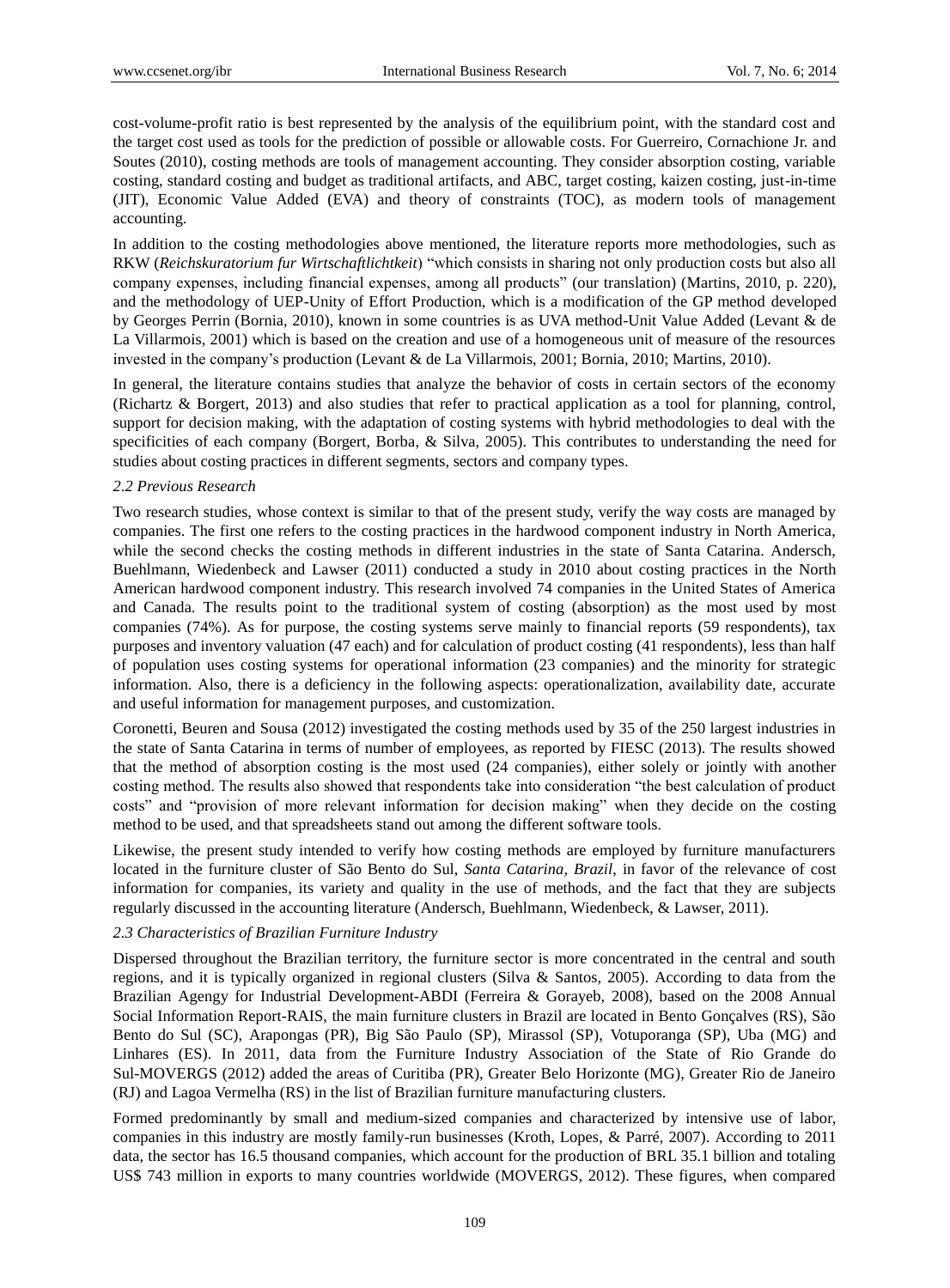with data from 1997 (US\$ 391 million in exports), demonstrate a significant growth of this industry as a result of opening markets worldwide (Gorini, 1998).

In Brazil, annual gross operating revenues measure the categorization of companies to qualify their size. The National Bank for Economic and Social Development-BNDES (2013) classifies micro-enterprises as those whose annual turnover is less than or equal to BRL 2.4 million. Small businesses have to maintain the highest turnover of BRL 2.4 million and less than or equal to BRL 16 million, while the turnover of medium-sized companies is more than BRL 16 million and less than or equal to BRL 300 million. The turnover of large companies is above BRL 300 million per year.

In the state of Santa Catarina, Brazil, micro-enterprises and small businesses are very important socially because they employ more than 25 thousand direct workers (2011 data), composed of 8,944 workers in micro-enterprises, 8,694 in small businesses, 7,765 workers in medium-sized companies, and 1,256 workers in large companies (FIESC, 2013).

The furniture manufacturing cluster of São Bento do Sul, located in the micro-region of the same name, is formed by the towns of Rio Negrinho, São Bento do Sul and Campo Alegre (Coelho & Emerenciano, 2009). Data from FIESC (2013) reported that the towns of São Bento do Sul and Rio Negrinho have the highest concentration of furniture manufacturers in the state of Santa Catarina, and they export their products; in 2012, they ranked  $3<sup>rd</sup>$  in the national ranking of furniture exports, ahead of the furniture industry located in the western region of the state (FIESC, 2013).

However, outdated organizational and management aspects are observed in furniture manufacturers from Santa Catarina (Pereira, 2009). While most micro-enterprises and small businesses bear characteristics of craftsmanship, the ability to invest in new machinery and equipment is restricted to a few medium-sized and large companies (Ferreira & Gorayeb, 2008). Anyway, new manufacturing technologies, globalization, customer demands for innovations, regardless of company size, are responsible for the need for improvement of costing systems (Al-Omiri & Drury, 2007).

## **3. Methodology**

This section describes the methodological procedures used to conduct this research, the classification of the study, aspects of the literature review, design of the questionnaire and the sample selection process.

## *3.1 Research Classification*

Descriptive surveys are conducted in order to describe the characteristics, properties or relationships of a given population (Cervo & Bervian, 1996; Gil, 2002; Richardson, 2012). Thus, with regard to the aim of this research, this is a descriptive with the aim of identifying, recording and to correlating the costing methods adopted by the manufacturers in the furniture cluster of São Bento do Sul, state of Santa Catarina, Brazil (Cervo & Bervian, 1996; Raupp & Beuren, 2006).

Regarding the approach to the problem, this research is framed as a qualitative and quantitative research. The use of qualitative typology in accounting studies is defended by Raupp and Beuren (2006, p. 92) because accounting ―is a social science and not an exact science as some may think, which explains the relevance of the qualitative approach" (our translation), while Richardson (2012) believes that qualitative research explores, more appropriately, the nature of the social phenomenon being studied. Regarding the employment of quantification, this occurred during the processing and analysis of the survey data (Raupp & Beuren, 2006; Richardson, 2012). Approaching the problem in a mixed design is defended by Gray (2012), who considers that predominantly qualitative research, can benefit from combining with quantitative designs, the weaknesses of a measure can be offset by the strengths of another.

In this context, to achieve the proposed aims, a survey was used as the technical procedure with the application of a questionnaire, which has the advantages of providing direct knowledge of reality, economy and speed of implementation as well as the possibility of quantifying variables (Gil, 2002). To give theoretical support to the aim of this research, the review of the literature was based on information available from books, magazines, documents, sectoral research and national and international academic papers, which offered a variety of elements previously discussed on the subject (Gil, 2002).

## *3.2 Collecting and Analyzing Data*

As a procedure to collect data, a questionnaire was given to the manufacturers in the sample. The use of a questionnaire allows the researcher to collect information on characteristics and certain variables, such as opinion, interests, expectations, etc. (Cervo & Bervian, 1996; Gil, 2002; Richardson, 2012; Raupp & Beuren,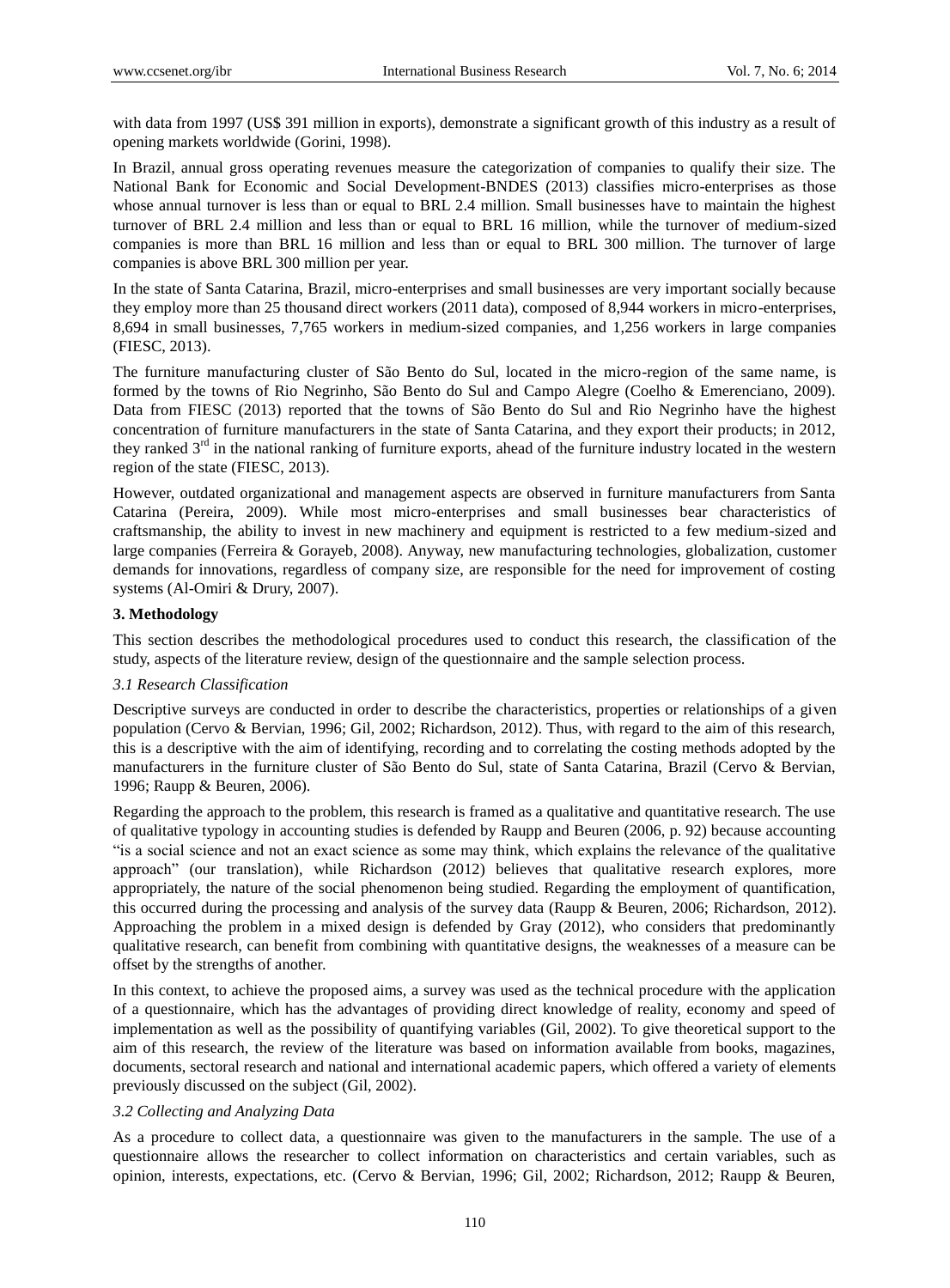2006). The questionnaire was self-administered.

The questionnaire was designed based on other surveys on costs (Miqueletto, 2008; Machado, 2008; Coronetti, Beuren, & Sousa, 2012; Lunkes, Belli, Andruchechen, & Suave, 2013). Furthermore, the literature review and the research problem influenced the design of the questions, which were grouped into five parts: (i) identification of the general characteristics of companies; (ii) understanding of factors influencing cost management; (iii) verification of how costs are controlled; (iv) analysis of the costing methods that are known and used; and, (v) identification of the difficulties faced by the companies in the management/control of costs.

The draft questionnaire was then piloted on three companies with the same characteristics of the population, for revision and detection of problems that could arise during the application of the final questionnaire (Richardson, 2012). The three companies that participated in this stage were removed from the final survey population in order to avoid biased answers.

Then, the questionnaire was uploaded into the web tool "Google docs" and sent to the email address of the member of staff responsible for the management of business costs. Prior to that, the first contact was made by phone to request the name and e-mail address of the person—in-charge. After the questionnaires had been e-mailed, a deadline of fifteen days was set for the return of answers. When a company did not return the questionnaire within the first deadline, a new phone contact was made.

Next, the data collected were tabulated using the tools of software Microsoft ® Excel ®, which provided better conditions for analysis and better results for the aims defined above. It should be noted that although Google docs itself has tools for data analysis, it does not enable specific tabulations or comparison of data.

# *3.3 Population and Sample*

This study focuses on industrial companies located in the furniture cluster of São Bento do Sul, state of Santa Catarina, Brazil. The towns of Campo Alegre, Rio Negrinho and São Bento do Sul were selected because they represent one of the most important furniture clusters in Brazil, with massive participation of small and medium-sized industries (FIESC, 2013).

The population includes companies affiliated with the unions of the respective towns. For companies located in Rio Negrinho, the listing of SINDICOM (Trade Union of Construction and Furniture Companies of Rio Negrinho) was used; it consists of 40 member companies. For companies of Campo Alegre and São Bento do Sul, the listing of SINDUSMOBIL (Trade Union of Construction and Furniture Companies of São Bento do Sul) was used, with 58 member companies.

Both unions have associated companies not classified as furniture manufacturers, e.g., service providers, furniture stores, ceramics manufacturers and other companies. Thus, 22 out of the 98 companies identified in the listings were not furniture manufacturers, and they were excluded from the initial population. The three companies that had answered the pilot questionnaire were also disregarded, which resulted in a population of 73 companies.

All of the 73 companies were contacted during the period of April  $1<sup>st</sup>$  to June 30<sup>th</sup>, 2013, and 25 of them returned the questionnaires, a sample that corresponds to 34.2% of the population. After collection and formatting of data, analysis and considerations were made.

# **4. Data Analysis and Survey Results**

This section reports the results obtained in the survey, as well as the analyses and interpretations of the answers from the questionnaire.

# *4.1 General Characteristics of the Companies*

Most companies surveyed is classified as a small business (13) and a medium-sized company (9), while 2 are micro-enterprises and 1 is a large company. Only one company has a monthly turnover below BRL 30,000, while 17 of them have a turnover above BRL 250,000, including 6 companies that reported having revenues of over BRL 1 million per month. Also, a balance was observed between the companies that operate only in the Brazilian market (13 companies) and those that also operate in the foreign market (12 companies). It should be noted that 8 medium-sized companies operate in the foreign market, while 10 out of 13 small businesses only operate in the Brazilian market.

As for the profile of the owners/directors, defined in the research as the chief executive of the organization (Table 1), 17 people are found to be over the age of 50, while 7 are below the age of 50; micro-enterprises have owners/directors youngest.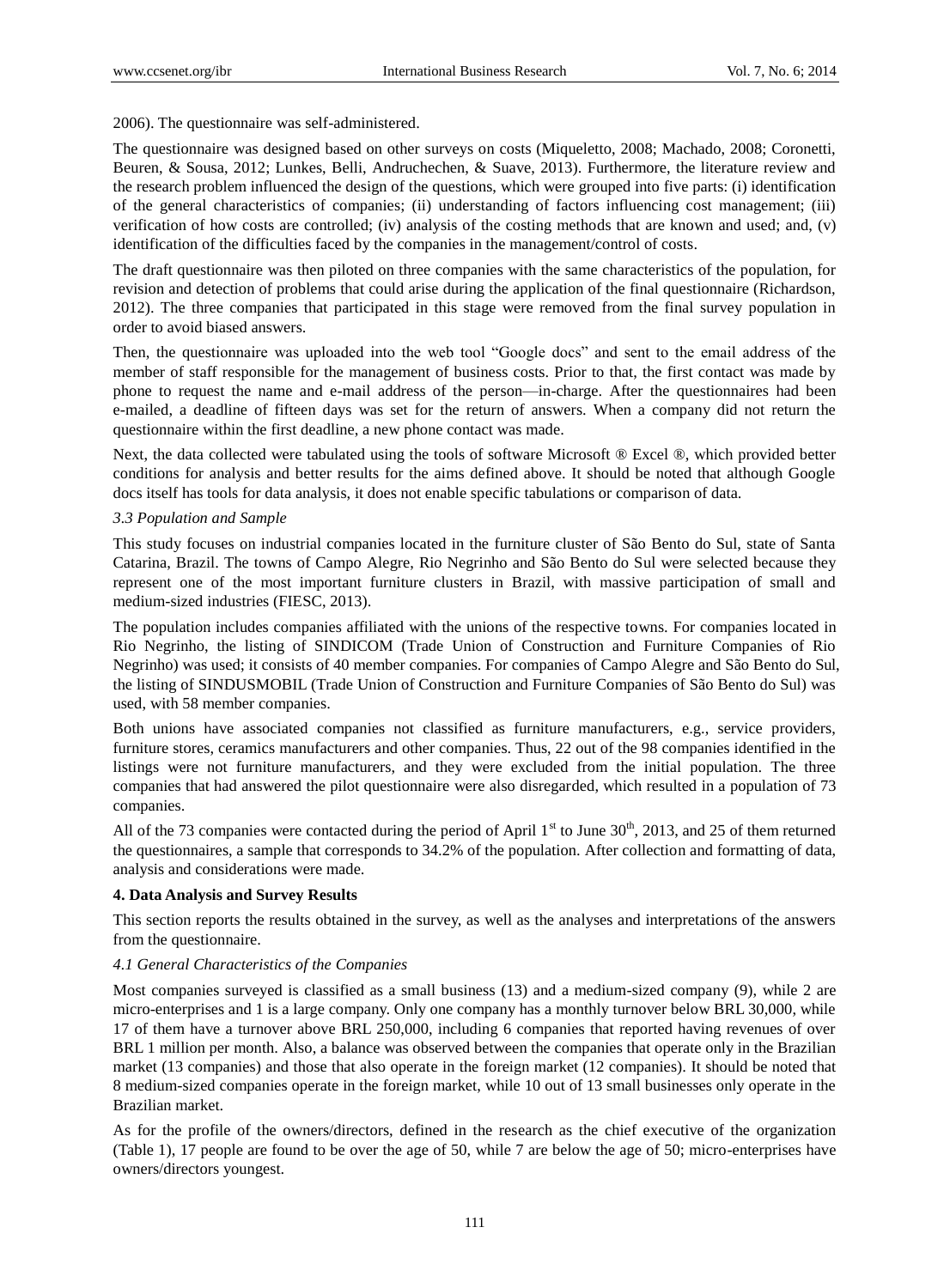|                         |       | Age range of owner/director of the company: |                |          |       |
|-------------------------|-------|---------------------------------------------|----------------|----------|-------|
|                         | Micro | Small                                       | Medium-sized   | Large    | Total |
| <b>Below 40 years</b>   |       | $\Omega$                                    | 0              |          |       |
| Between 40 and 49 years | 0     | 3                                           | $\mathfrak{D}$ | $\Omega$ |       |
| Between 50 and 59 years | 0     |                                             |                |          | 8     |
| Above 60 years          |       | 4                                           | 4              |          |       |
| <b>Not answered</b>     |       |                                             | O              |          |       |

#### Table 1. Profile of company owners/directors

| $1.000$ and $1.000$      |       |          |                                                      |          |          |
|--------------------------|-------|----------|------------------------------------------------------|----------|----------|
|                          |       |          | Academic background of owner/director of the company |          |          |
|                          | Micro | Small    | Medium-sized                                         | Large    | Total    |
| <b>Doctorate</b>         |       | $_{0}$   | O                                                    |          | $\theta$ |
| <b>Master's degree</b>   | 0     | $^{(1)}$ |                                                      | $\Omega$ |          |
| Postgraduate certificate | 0     | 3        |                                                      | $\Omega$ | 4        |
| Undergraduate            |       |          |                                                      | $\Omega$ | 4        |
| <b>High school</b>       |       |          | 3                                                    | $\Omega$ | 11       |
| <b>Basic education</b>   | 0     |          |                                                      | $\Omega$ | 3        |
| <b>Not answered</b>      |       | $\theta$ |                                                      |          |          |
|                          |       |          |                                                      |          |          |

Information on the academic background of chief executives shows that most of them have finished high school; 1 person had a master's degree while 3 have basic education. It can be noticed that medium-sized companies are those with greater diversification of schooling compared with other company sizes. It is important to point out that 1 of the companies did not provide an answer for age and 2 did not answer the question for academic background of the owner/director of the company.

## *4.2 Aspects that Influence Cost Management*

In the second part of the survey, inquiries were made to gather information on aspects that can influence cost management in companies. The first question is about how companies conduct their accounting. Most companies outsource this duty, with services provided by accounting offices. These numbers cover all micro-enterprises and small businesses. In other words, management accounting is performed separately from financial accounting, as the services provided by accounting offices "almost always have an accounting nature, but much more that of a ‗forwarding agent' (bureaucratic services, guides, tax obligations, etc.)‖ (our translation) (Marion & Müller, 2003), which may lead to difficulties and inaccuracies in the cost management processes.

In the group of medium-sized companies, 3 of them do their own accounts while the other 6 outsource this service, as well. However, the large company reported doing its own accounts (Table 2).

With regard to academic background, by comparing the data in Table 2 with those in Table 1, it is observed that the level of schooling of those responsible for the management of business costs is higher than that of the main corporate executives. Most executives responsible for cost management (9) have an undergraduate degree, particularly in the medium-sized companies (5), while 4 owners have this level of schooling, with 1 owner in the big company. The level "postgraduate certificate" is found more often in small businesses (4) and medium-sized companies (3), while 4 owner/directors have this academic level. Still, in 1 small business, the person in charge of cost management has basic education, while the other levels of schooling, including doctorate and master's degree, are scattered among the other companies. It should be noted that the fact of whether or not the main executive is responsible for cost management was not taken into consideration.

It can also be seen that 23 owners/directors (main executive) participate effectively in the cost management process in the company. Companies where such participation does not occur correspond are the medium-sized ones, where owners have basic education, and another where the owner has an undergraduate degree.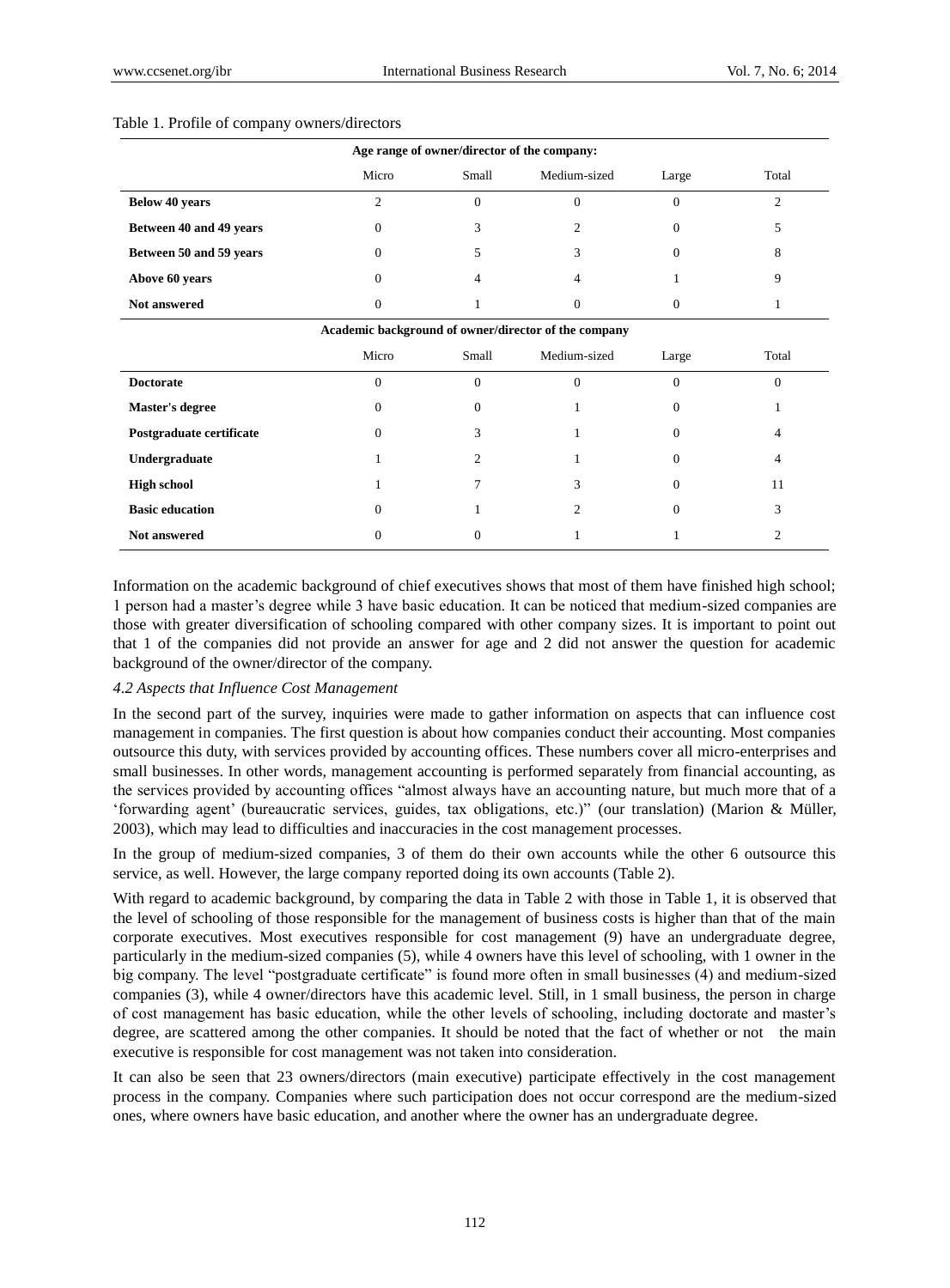| On the accounting company:      |                |                                                                                    |                                          |                |                |
|---------------------------------|----------------|------------------------------------------------------------------------------------|------------------------------------------|----------------|----------------|
|                                 | Micro          | Small                                                                              | Medium-sized                             | Large          | Total          |
| Accounts done by company itself | $\theta$       | $\Omega$                                                                           | 3                                        | $\mathbf{1}$   | 4              |
| <b>Accounting outsourced</b>    | $\overline{2}$ | 13                                                                                 | 6                                        | $\mathbf{0}$   | 21             |
|                                 |                | Academic background of person in charge of cost management in the company:         |                                          |                |                |
|                                 | Micro          | Small                                                                              | Medium-sized                             | Large          | Total          |
| <b>Doctorate</b>                | $\Omega$       | $\Omega$                                                                           | $\mathbf{0}$                             | $\Omega$       | $\Omega$       |
| <b>Master's degree</b>          | $\Omega$       | $\Omega$                                                                           | $\mathbf{0}$                             | $\Omega$       | $\Omega$       |
| Postgraduate certificate        | $\Omega$       | 4                                                                                  | 3                                        | $\Omega$       | 7              |
| Undergraduate                   | 0              | 3                                                                                  | 5                                        | 1              | 9              |
| <b>High school</b>              | 2              | 5                                                                                  | 1                                        | $\Omega$       | 8              |
| <b>Basic education</b>          | $\mathbf{0}$   | 1                                                                                  | $\mathbf{0}$                             | $\mathbf{0}$   | 1              |
|                                 |                | Does the Director/Owner of company participate effectively in cost management?     |                                          |                |                |
| Yes                             |                |                                                                                    |                                          | N <sub>0</sub> |                |
| 23                              |                |                                                                                    |                                          | $\overline{2}$ |                |
|                                 |                | Which program (software) or technology is used by the company for cost management? |                                          |                |                |
| Microsoft® Excel®               |                | No program is used                                                                 | Microsoft® Excel® with<br>another system |                | Other          |
| Micro<br>$\mathbf{1}$           |                | $\mathbf{1}$                                                                       | $\Omega$                                 |                | $\Omega$       |
| <b>Small</b><br>7               |                | 3                                                                                  | $\Omega$                                 |                | 3              |
| Medium-sized<br>6               |                | $\overline{0}$                                                                     |                                          |                | $\overline{c}$ |

#### Table 2. Aspects that influence cost management

Another factor that influences cost management of in the companies surveyed is information technology (software). The use of Microsoft® Excel® spreadsheet is prevalent in 15 companies, which agrees with studies conducted in other types of companies in the state of Santa Catarina (Coronetti, Beuren, & Sousa, 2012). The choice for custom systems was made by 5 companies and only 1 makes use of Microsoft® Excel® and an ERP system together. However, 1 micro-enterprise and 2 medium-sized companies do not use any kind of computer system.

**Large** 1 0 0 0

#### *4.3 Cost Management*

In the third section of the questionnaire, cost management was assessed. When asked about the frequency of cost reviews, no standard was observed among companies, regardless of size. Nevertheless, all of them perform cost reviews at any given period of time.

Table 3 shows that, in addition to companies that review costs in certain periods, 3 companies review their costs in other periods, namely: daily monitoring of cost variation through an integrated system; cost update according to fluctuation in raw material prices, and; product cost estimation of the first production batch to reflect the remaining batches. Similarly, 2 companies perform adjustments to costs as they need to match up sales prices determined by the market.

The procedures used for monitoring and control of certain items were also observed. Thus, using a Likert scale, it was found that, depending on the item and the company, control or monitoring is performed more or less frequently. The cost of raw materials, the amount of raw materials used, the cost of direct labor and the mark up are the items with greater monitoring and control. While the waste of raw materials, factory overheads, taxes, administrative expenses and selling expenses receive less attention.

It was also observed that most companies (64%), when they can reduce costs, use this gain to increase their revenue, while 20% reported using the gain resulting from cost saving to improve sales prices.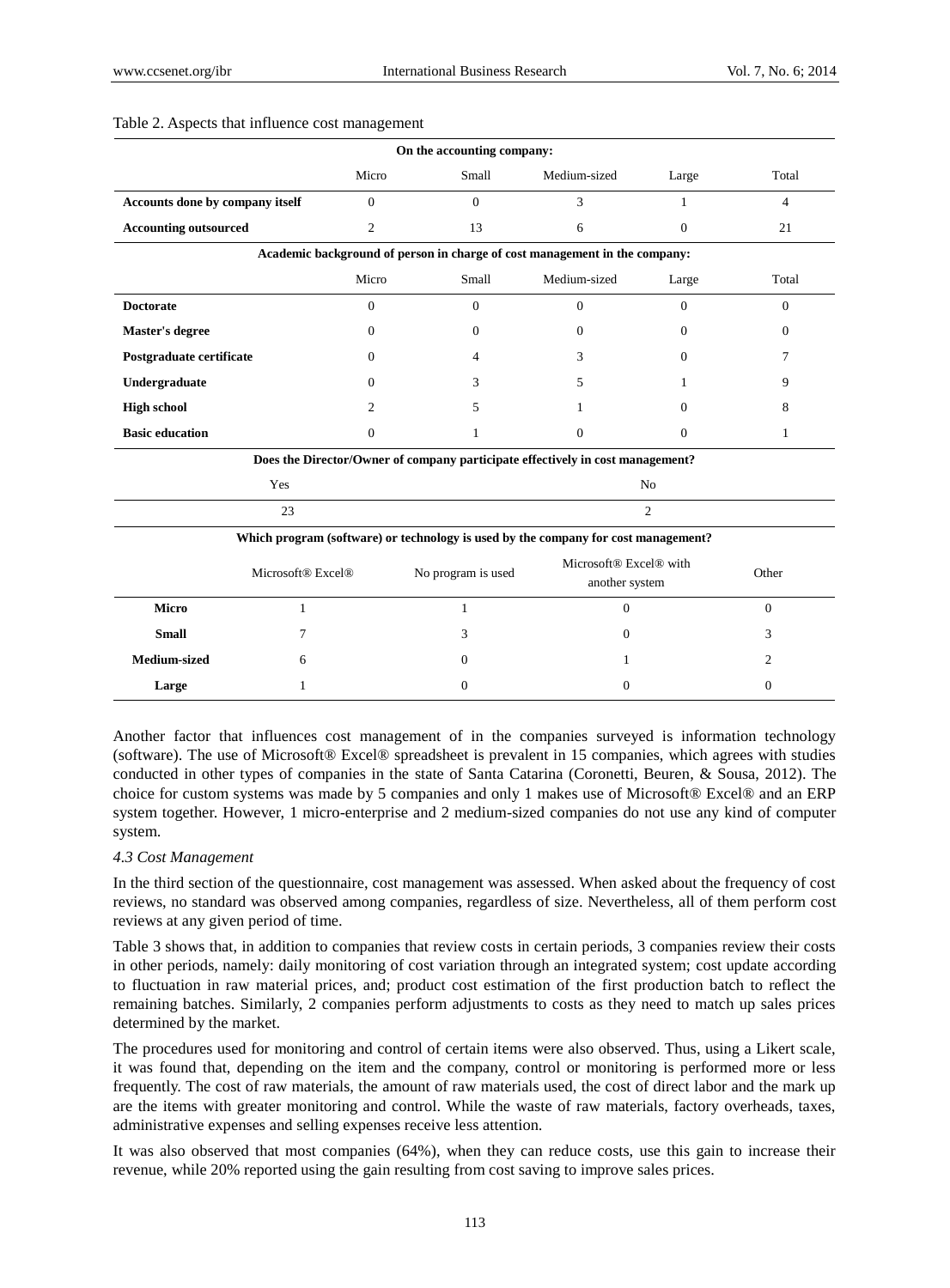|              |                        |         | <b>Product costs are reviewed:</b> |                     |          |                   |                    |
|--------------|------------------------|---------|------------------------------------|---------------------|----------|-------------------|--------------------|
| Company Size | In each<br>product lot | Monthly | Every three<br>months              | Every six<br>months | Annually | Another<br>period | Does not<br>review |
| Micro        | $\overline{0}$         | 0       | 0                                  |                     |          |                   | 0                  |
| Small        |                        |         |                                    |                     |          |                   | 0                  |
| Medium-sized |                        | 4       |                                    |                     |          |                   | $\theta$           |
| Large        | 0                      |         |                                    |                     |          |                   | 0                  |

#### Table 3. Form of cost management

| Indicate how often the company controls and/or keeps track of the items listed below: |          |                |              |               |        |  |
|---------------------------------------------------------------------------------------|----------|----------------|--------------|---------------|--------|--|
|                                                                                       | Never    | Almost never   | Occasionally | Almost always | Always |  |
| Cost of raw materials                                                                 | $\Omega$ | $\theta$       |              | 5             | 19     |  |
| Amount of raw materials used                                                          |          | $\Omega$       | 4            | 6             | 14     |  |
| Waste of raw materials                                                                | 0        | $\overline{c}$ | 6            | 10            | 7      |  |
| Cost of direct labor                                                                  |          | $\Omega$       | 4            | 5             | 15     |  |
| Overheads (factory)                                                                   | $\Omega$ | $\Omega$       | 8            | 8             | 9      |  |
| Taxes                                                                                 | $\Omega$ |                | 2            | 10            | 12     |  |
| Administrative expenses                                                               |          |                | 5            | 8             | 10     |  |
| Selling expenses                                                                      | $\Omega$ | $\mathfrak{D}$ | 3            | 9             | 11     |  |
| Markup                                                                                |          | $\overline{0}$ | 5            | 3             | 16     |  |
| When the company is able to reduce the manufacturing costs of the products:           |          |                |              |               |        |  |

| The company uses this value to<br>increase its profits | Selling price is also reduced | <b>B</b> oth | Not answered |
|--------------------------------------------------------|-------------------------------|--------------|--------------|
| 64%                                                    | 20%                           | 2%           | 4%           |

#### *4.4 Costing Methods Known and Used*

The fourth section of the survey collected information on the costing methods reported in the literature. Respondents were asked about their knowledge and application of the most popular costing methods, as shown in Table 4. Initially, it is noted that two companies (8% of respondents) are not familiar with any costing methods referred to. These two respondents represent a micro-enterprise and a small business. It should be noted that the survey respondents are in charge of cost control in the companies, and 3 of them failed to answer this question. Also, as they had the option to mark more than one answer in items related to knowledge about a specific costing method, the sum of the frequencies is different from 100%.

Then, it can be noted that the method of absorption costing is the better known by 76% of respondents; however, is not the most frequently used, as it is the choice of 16% of companies. It is observed that most companies (28%) have a preference for the variable costing method (known by 64% of respondents), unlike the research results of Coronetti, Beuren and Sousa (2012), which point to the predominant use of the absorption costing method.

The respondents justified their preference for the variable costing method with the fact that they believe in the apparent ease of implementing it, identified as the most prominent factor. Also, it was pointed out clearly that its users must view the cost structure of the company, so that the value of labor can be easily incorporated into the products and, finally, because of internal corporate culture. In contrast, companies that prefer the absorption costing method believe that this method provides increased reliability and speed in collecting the data, and the respondents stated that this is the best method for the furniture industry because of the high amount of products that are manufactured. One respondent reported that they use this method because they are familiar with it and know how to use it, while another has a software program that uses this method. On the other hand, there was also the imposition of the board of the company, which made the decision to use this method.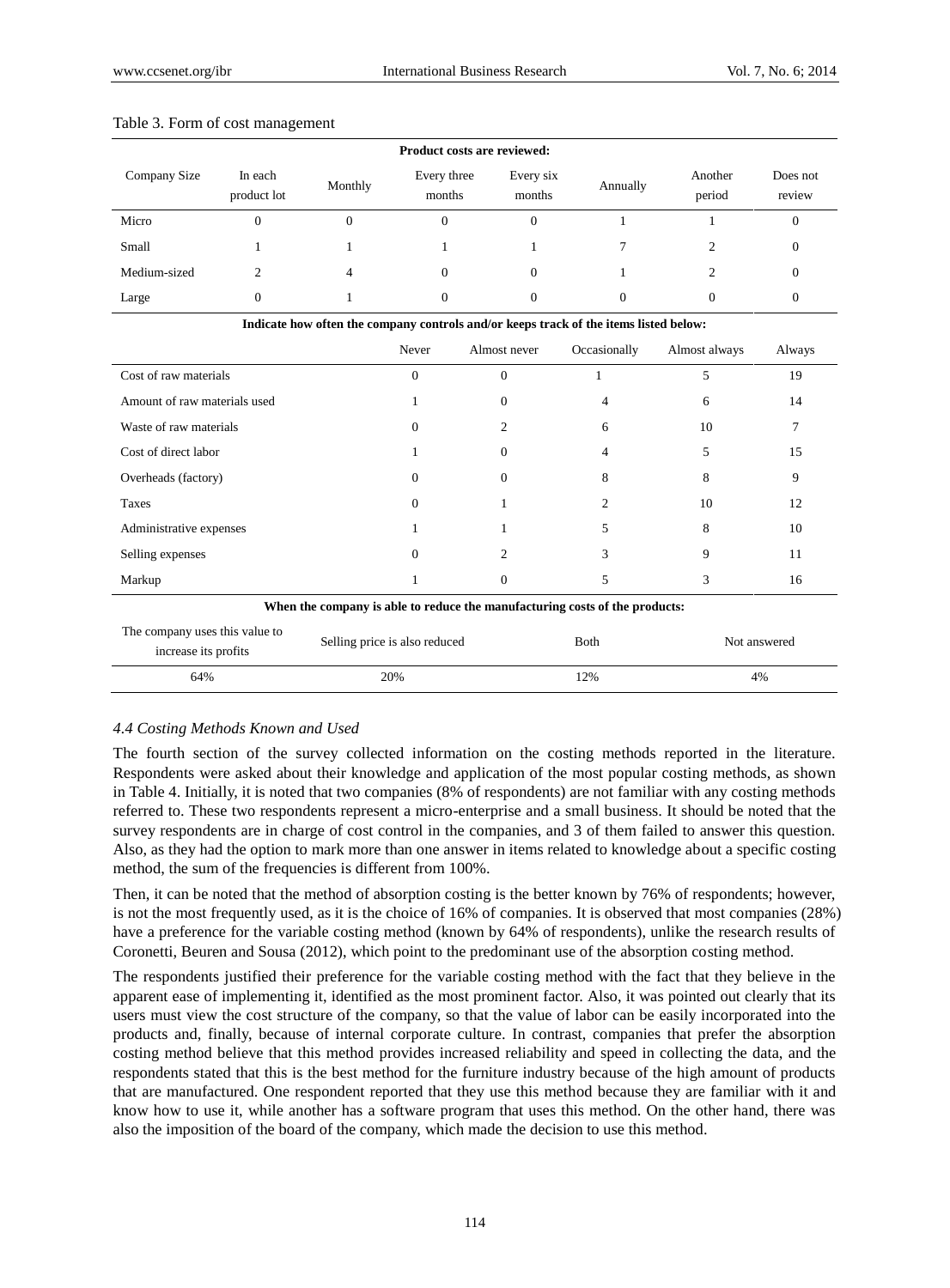## Table 4. Costing methods known

|                                                                        | Which of these costing methods do you   | Know?                    | Use? |
|------------------------------------------------------------------------|-----------------------------------------|--------------------------|------|
| Absorption costing method (or methods of cost centers)                 |                                         | 76%                      | 16%  |
| Method of variable or direct costing                                   |                                         | 64%                      | 28%  |
| Method of Unity of Effort Production-UEP (GP method)                   |                                         | 48%                      | 4%   |
| ABC method - activity based costing                                    |                                         | 44%                      | 8%   |
| RKW costing - ownership of all costs (costs and expenses) for products | 40%                                     | 16%                      |      |
| Does not know any of these costing methods                             |                                         | 8%                       |      |
| Hybrid system                                                          |                                         |                          | 12%  |
| Another method                                                         |                                         |                          | 4%   |
| Not answered                                                           |                                         |                          | 12%  |
|                                                                        | Does the company calculate the mark up? |                          |      |
| Yes<br>N <sub>0</sub>                                                  |                                         | Does not know what it is |      |
| 14                                                                     | 8                                       | 3                        |      |

The method of Unity of Effort Production-UEP (or GP method) is known by 48% of respondents and used in 4% of the companies. However, the company that uses it chose not to inform the reasons for this preference. Likewise, the respondent stated that they only update the values of raw materials and cannot tell if this cost control falls into any of the costing methods that were presented during this research.

The ABC method is known by 44% of respondents and used by 8% of companies, which believe in its power to assist in making decisions. However, one respondent stated that when there is difficulty using the ABC in occasional failure in tracking costs, they change the method and use absorption costing for cost control.

The RKW Costing is known by 40% of respondents, and it is used in 16% of companies that have bought and configured the software for this purpose, due to the large amount of products manufactured, which makes it difficult to estimate more detailed incorporation of costs into products.

It can be seen that 12% of the companies reported the use of hybrid costing systems. However, that piece of information is confusing, given that these companies claim to use the absorption costing method, variable costing and ABC together. However, they argue that the choice of method refers to the need for control, for the global vision that is provided, and for the difficulty that arises from the quantity of details needed to add costs to products.

Regarding the use of the mark up, Table 6 shows that most cost managers use this tool, which corresponds to 14 companies, while 3 of respondents do not know what mark up is.

Although in this block of questions, the companies mentioned what their main decisions are, based on cost information. It was observed that most decisions have a managerial characteristic, as they suggest at the purposes of developing sales price, making decisions for the acceptance or rejection of special requests, monitoring for cost reduction, while there are fewer decisions reported about producing internally or outsourcing certain products.

As can be seen, the lack of consensus between the respondent companies, including those of the same size, can be considered as a characteristic of management accounting. Considering there is no pre-established model to be used, each company should consider their informational needs and organizational conditions to determine the method to be applied (Espejo, da Cruz, Costa, & Almeida, 2009).

# *4.5 Main Difficulties in Cost Management Faced by Companies*

Finally, the fifth stage of this research aimed to identify the difficulties faced by companies in their cost management, with the participation of 16 out of 25 companies from the sample. The only large company avoided answering this question. Separated into blocks according to their fiscal environment, the respondents reported their views as follows.

In micro-enterprises and small businesses, the biggest difficulty was to identify production bottlenecks, control of waste of raw material and consumption of small items, such as glue, staples, pins, sandpaper, etc. The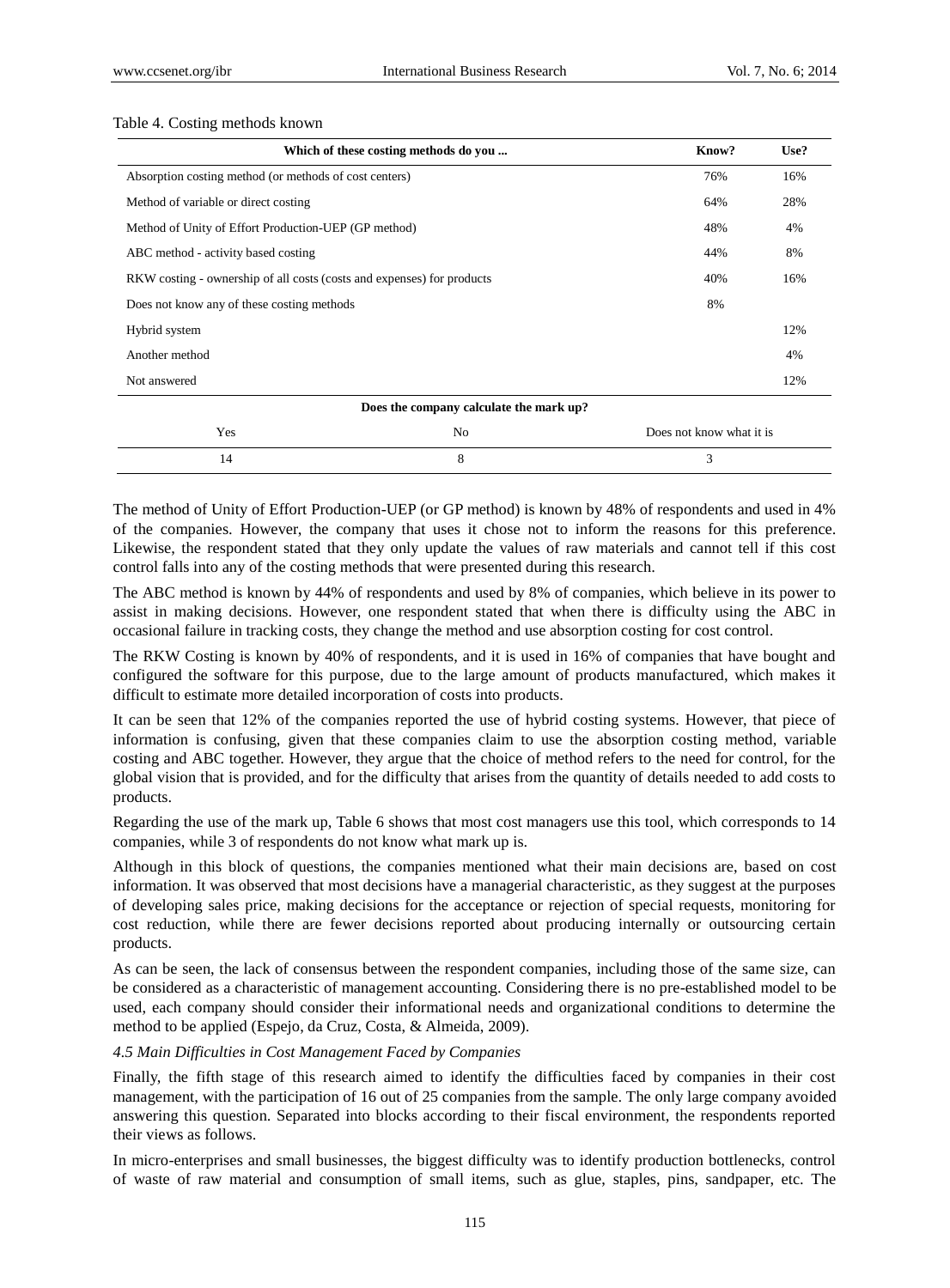allocation of expenses on labor (direct and indirect) and electricity by product was also pointed as one of the difficulties, due to the diversity of products manufactured.

Moreover, items such as inefficient information gathering for management purposes, deficiency in internal controls and low quality of the information system (software) developed for commercial purposes, constant changes in tax laws and unstable production appeared less frequently. Other different difficulties were also identified for each company. One respondent stated that "to be a very flexible company, the number of projects developed for the internal and foreign market is massive, and only one person reviews the projects and draws up cost sheets".

In a small business, the respondent admitted that "the business owner had no interest in working with computers and the costs are calculated by a member of the owner's family, but only the basic part. So, now, he feels he should have invested in deeper knowledge beforehand, because now he cannot control the costs the way he would like because people are not interested in achieving the best for the company and they only do what is requested of them".

Apparently, medium-sized companies have fewer problems with their management costs as they pointed a smaller amount of difficulties. Furthermore, the information that was provided is more closely related to improvements of costing systems rather than to adequacy or implementation systems as pointed out by micro-enterprises and small companies.

These difficulties were presented separately for each of these companies as follows: i) lack of incentive for the departments of the company to collaborate with controls and in the transfer of information to the cost manager; ii) the difficulty in preparing complete information; iii) lack of production controls, such as notes of machine operating hours for each product; and, iv) difficulty in keeping the cost that was predetermined for each production batch.

## **5. Conclusions**

Due to the existing competition in the current market, the companies need to improve their management, as well as work towards being more self-sustainable and aiming at their growth, both locally and globally. Among the various tools used to manage the company, costing management can contribute to improvement in performance.

The furniture industry is a rapidly expanding economy in Brazil, operating both domestically and in foreign markets. This industry plays an important role in the economy in this country, as a labor-intensive activity, which highlights the role of source of employment and distribution of income. The furniture manufacturing cluster of São Bento do Sul is among the largest in Brazil, contributing significantly statistical data of revenue and income, and most of these industries are micro-enterprises and small businesses. Not unlike other businesses, these companies need to adopt some costing practices to manage costs and make important decisions for their growth and stability. Because of this importance, this paper aimed to verify how costing practices are used in the furniture industry in the cluster of São Bento do Sul, *Santa Catarina, Brazil*.

Among the findings, it was possible to verify that being familiar with a specific costing method is not a determining factor for its use. This option is geared towards other variables, such as the imposition of the board when, for example, buying new software, or for sheer convenience of its user or owner of the company, when he believes that a more practical method is to be used, among other reasons that may adversely affect the quality of the information generated. In other words, accounting artefacts are directly associated with the human factor that suffers behavioral influences and that can interfere with the definition of management practices (Espejo, da Cruz, Costa, & Almeida, 2009).

Regarding the aspects that influence the management of costs, first, it was observed that 21 companies have outsourced accounting that, sometimes, means companies that perform tax accounting services; in other words, accounting management occurs separately from financial accounting. Most people in charge of cost control have finished high school and achieved undergraduate or postgraduate certificate levels. And, to perform cost management, most companies use a spreadsheet (Microsoft Excel ®), which may cause errors, while some of them have a specific software program to meet their needs.

Most decisions have a managerial nature, whose objectives are: the composition of sale price, decision-making for accepting or rejecting special orders, and monitoring to reduce costs. However, the way to control costs, when it comes to frequency, is specific of each company. Since production is specific in furniture manufacturing, most companies review costs only once a year, and less frequently for companies that control and monitor their costs, especially of raw materials and mark up.

As for difficulties in cost management, micro-enterprises and small businesses point difficulty in identifying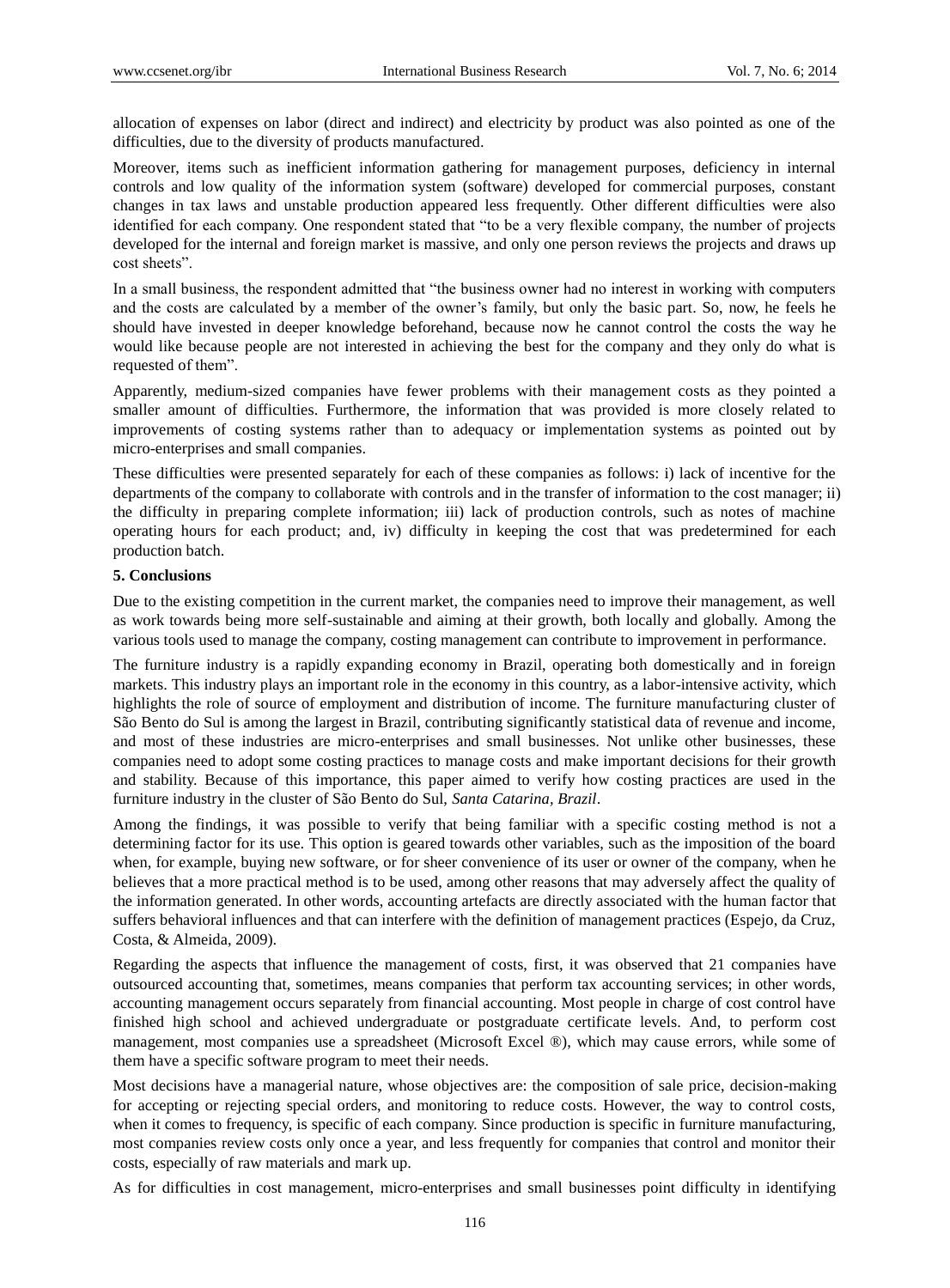production bottlenecks, controlling the waste of raw materials and controlling manufacturing overheads. However, most companies have distinct and specific difficulties. The medium-sized companies have greater ease in managing their costs, given that their controls are more rigorous and significantly assist in decision making.

For future studies, it is suggested that this research is replicated on a larger group of companies in the same industry and other furniture clusters to verify if the costing practices have a similar or different behavior from what was observed in this study. Another suggestion is the inclusion of practices for sales pricing taking into account the costing practices of the companies surveyed, as well as other aspects.

## **References**

- Al-Omiri, M., & Drury, C. (2007). A survey of factors influencing the choice of product costing systems in UK organizations. *Management Accounting Research, 18*(4), 399–424. http://dx.doi.org/10.1016/j.mar.2007.02.002
- Andersch, A., Buehlmann, U., Wiedenbeck, J., & Lawser, S. (2011). *Product costing practices in the North American hardwood component industry.* International Scientific Conference on Hardwood Processing– ISCHP, Viginia Tech, Blacksburgp, VA, USA, 135–145.
- Associação das Indústrias de Móveis de Estado do Rio Grande do Sul, MOVERGS. (2013). In Setor Moveleiro: Panorama Brasil e Rio Grande do Sul. 2012. Retrieved from http://www.movergs.com.br
- Banco Nacional de Desenvolvimento Econômico e Social (BNDES). (2013). *Porte de empresa*. Retrieved from http://www.bndes.gov.br/SiteBNDES/bndes/bndes\_pt/Institucional/Apoio\_Financeiro/porte.html
- Borgert, A., Borba, J. A., & Silva, M. Z. (2005). Um método de custeio híbrido para mensuração dos custos em uma empresa prestadora de serviços por encomenda. In XXV ENEGEP. Anais... Porto Alegre, RS.
- Bornia, A. C. (2010). *Análise Gerencial de Custos: Aplicação em Empresas Modernas* (3rd ed.). São Paulo: Atlas.
- Cervo, A. L., & Bervian, P. A. (1996). *Metodologia científica* (4th ed.). São Paulo: Makron.
- Confederação Nacional da Indústria (CNI). (2012). Indicadores de Competitividade na Indústria Brasileira: micro e pequenas empresas. In: Sebrae: Serviço Brasileiro de Apoio às Micro e Pequenas Empresas, Brasília-DF, 2006. Retrieved from http://www.biblioteca.sebrae.com.br
- Coelho, M. H., & Emerciano, D. B. (2009). Estratégias empresariais da indústria moveleira do polo moveleiro de São Bento do Sul/SC: um estudo de caso. *Revista Paranaense de Desenvolvimento*, *116*, 169–193.
- Coronetti, J., Beuren, I. M., & Sousa, M. A. B. de. (2012). Os métodos de custeio utilizados nas maiores indústrias de Santa Catarina. *Revista Eletrônica de Gestão Organizacional, 10*(2), 324–343.
- Esculier, G. G. (1997). Using improper costing methods may lead to losses. *The TQM Magazine, 3*(9), 228–230. http://dx.doi.org/10.1108/09544789710169028
- Espejo, M. M. S. B., da Cruz, A. P. C., Costa, F., & Almeida, L. B. D. (2009). Uma análise crítico-reflexiva da compreensão da adoção dos artefatos de contabilidade gerencial sob uma lente alternativa-a contribuição de abordagens organizacionais*. Revista de Contabilidade e Organizações, 3*(5), 25–43. http://dx.doi.org/10.11606/rco.v3i5.34730
- Ferreira, M. J. B., & Gorayeb, D. (2008). Relatório de acompanhamento setorial, indústria moveleira. *Campinas: Unicamp, ABDI, 1*.
- Federação das Indústrias do Estado de Santa Catarina (FIESC). (2013). *Dados econômicos*. Retrieved from http://www.fiescnet.com.br
- Gil, A. C. (2002). *Como elaborar projetos de pesquisa.* (4th ed.). São Paulo: Atlas.
- Gorini, A. P. (1998). Panorama do setor moveleiro no Brasil, com ênfase na competitividade externa a partir do desenvolvimento da cadeia industrial de produtos sólidos de madeira. *Rio de Janeiro: BNDES.* Retrieved from http://bndes.gov.br
- Gray, D. E. (2012). *Pesquisa no mundo real. Tradução: Roberto Cataldo Costa* (2nd ed.). Porto Alegre: Penso.
- Guerreiro, R., Cornachione Jr., E. B., & Soutes, D. O. (2010). A utilização de artefatos modernos de contabilidade gerencial por empresas brasileiras. *XXXIV Encontro da Associação Nacional de Pós-graduação em Administração, 34.*
- Kaplan, R. S. (1988). One Cost System Isn't Enough. *Harvard Business Review,* 61–66.